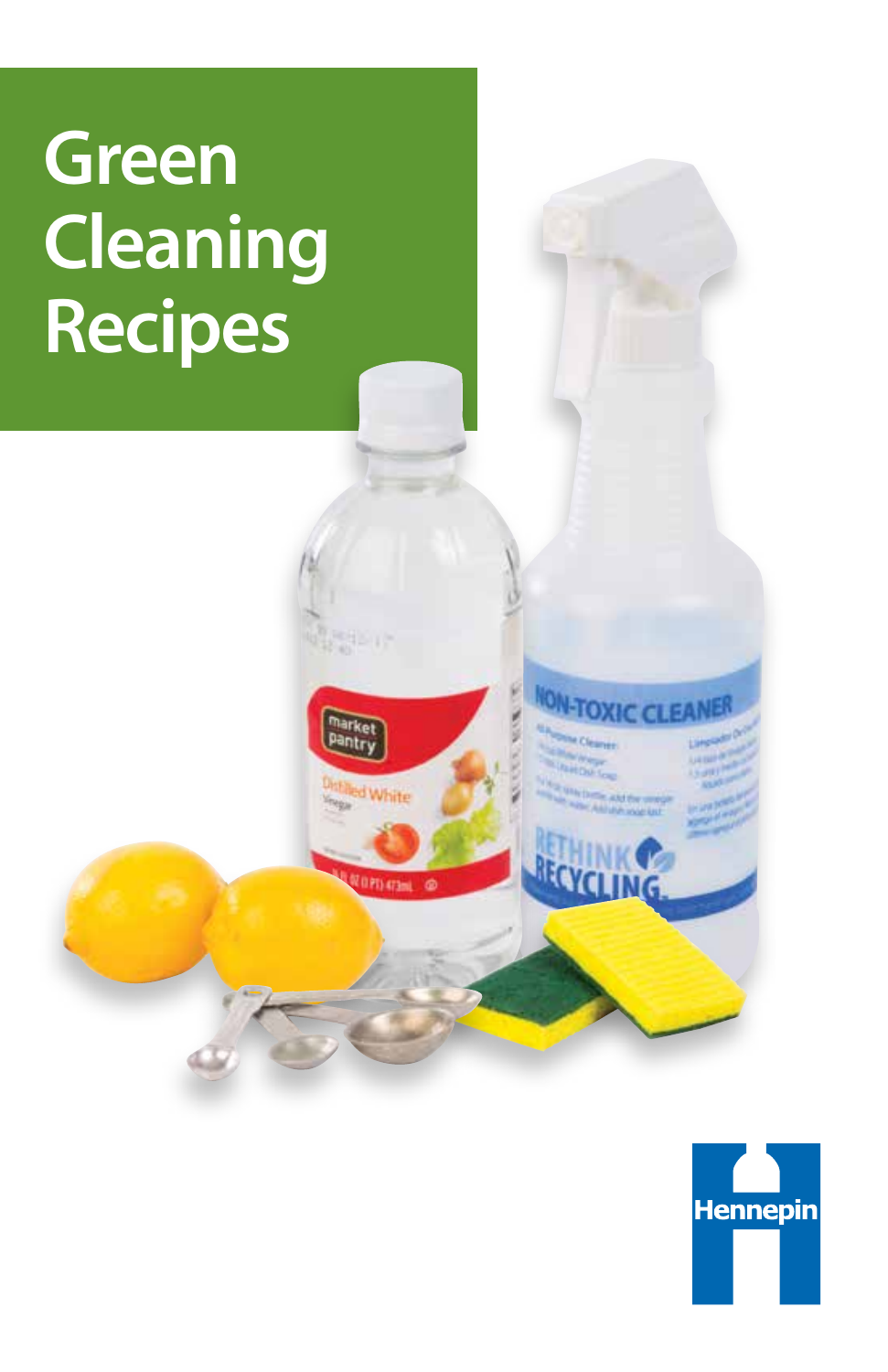# **Green cleaning recipes**

According to the U.S. Environmental Protection Agency, only a fraction of registered chemicals have gone through complete testing for human health concerns. Some chemicals have immediate toxic effects. Others are toxic to our bodies only after repeated, long-term exposure. Hazardous household chemicals also require special disposal at drop-off sites to protect our air, land and water.

You can protect your health and the health of your family, pets and the environment by making your own cleaning products with simple, less-toxic ingredients. Many common household products, such as baking soda, lemon juice, vinegar and liquid dish soap, can make effective and inexpensive cleaners.

### **Basic cleaning supplies**

Baking soda Lemon or lime juice Washing soda White vinegar Non-scratch scrub sponge Drain snake Pumice stone



# **Tips and tricks**

- Mix your homemade cleaners in small batches.
- Label all containers with ingredients, intended use and date made.
- Keep all containers out of reach of children and pets.
- Keep all containers closed when not in use.
- Never use food or beverage containers for cleaning chemicals of any type.
- Never mix bleach and ammonia together or with any other product. Avoid using bleach or ammonia.
- Avoid using chemical pesticides.
- Read and follow all label directions on purchased products.
- Check product on a small area to test for colorfastness (carpet and clothing stain removal). Vinegar can leach color from some items.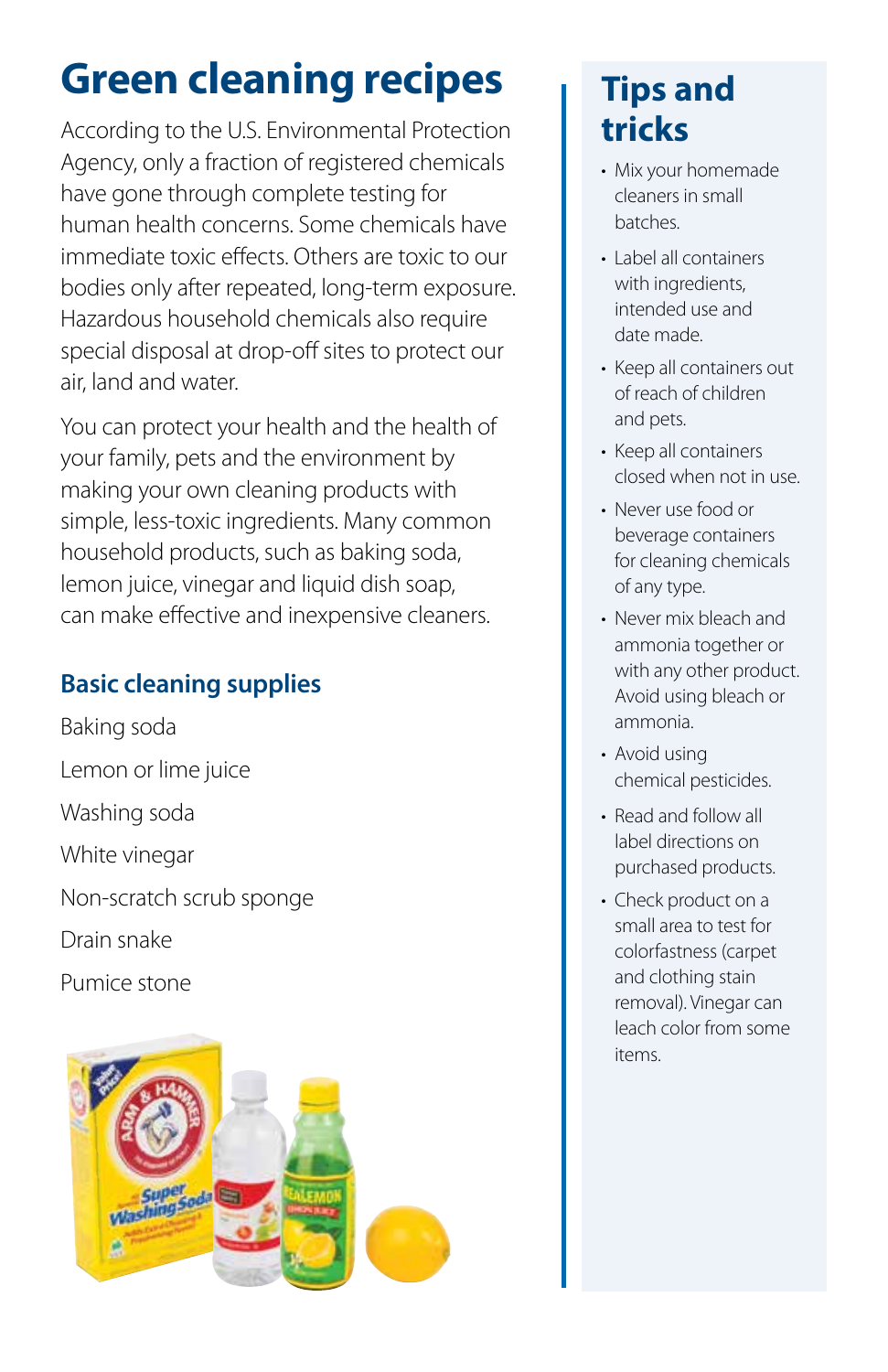# **Basic properties and uses for cleaning supplies:**

#### **Baking soda (sodium bicarbonate)**

- Odorless
- Anti-fungal properties
- Deodorizer
- Stain remover when diluted with warm water
- Fabric softener when added to rinse cycle
- Polisher removes dirt without damaging surfaces

#### **Lemon or lime juice**

- Smell symbolizes cleanliness
- Acidic can provide antibacterial/antiseptic properties



• Stain removing – let sit for a few minutes

#### **Washing soda (sodium carbonate)**

- Similar to baking soda (not for use in cooking)
- Odorless
- Stain remover has alkaline properties
- Water softener treats hard water
- Descale coffee machines or bathroom tiles

#### **White vinegar**

- Antibacterial
- Kills most mold
- Deodorizer
- Lime deposit remover
- Stain remover
- Fabric softener when added with laundry detergent
- Use to eliminate bacteria, mold and germs



#### **Non-scratch scrub sponge**

- Helps remove stains
- Helps scrub surfaces
- Must be dried completely after each use to avoid bacteria growth

#### **Drain snake**

• Helps clear clogged piping



#### **Pumice stone**

• Helps remove lime build up in toilets

#### **Borax, non-chlorine bleach and washing**

**soda** can be used by themselves as household cleaners and laundry products in accordance with label directions. All of these



products are harmful if swallowed. Washing soda is not the same as baking soda and should not be used in place of baking soda.

- Use only non-chlorine bleach if you feel you must use a bleach product. Use it by itself.
- Avoid using bleach or ammonia. Never mix these products with each other or any other product.

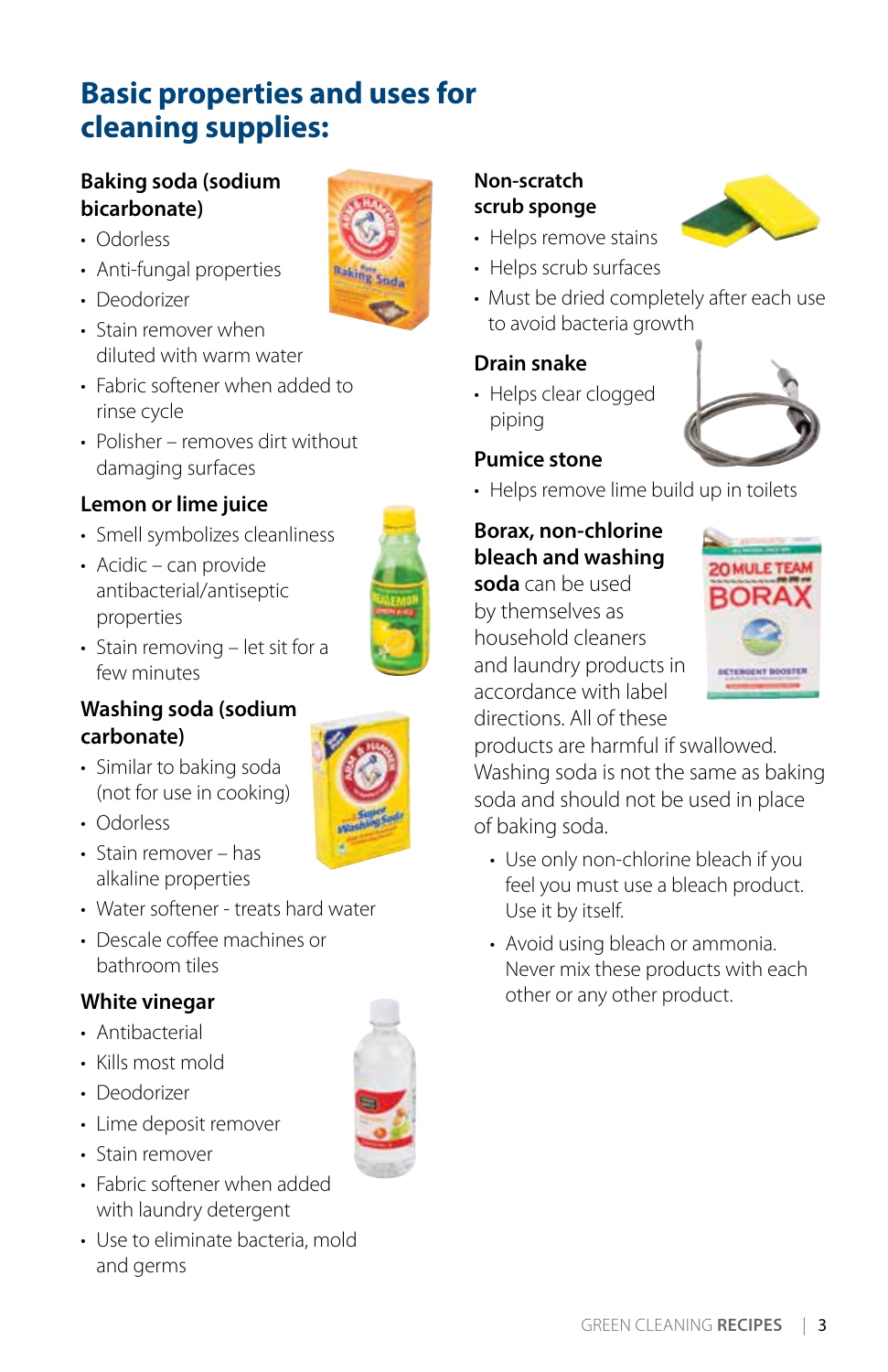# **Recipes:**

# **Around the home**

#### **All-purpose cleaner**

¼ cup white vinegar 1½ teaspoons non-antibacterial liquid dish soap

In a 16 oz. spray bottle, add the vinegar and fill with water. Add dish soap last. Add lemon juice if desired.

#### **Air fresheners**

Try one or all of these air freshener recipes in your home. Two of them will add humidity to the air while they sit on your stove. The third passively freshens the air when placed around your home. These are not fresheners to be sprayed.

#### **Air freshener 1:**

- 1 tablespoon white vinegar
- 1 cup water

Boil vinegar and water to eliminate unpleasant smells.

#### **Air freshener 2:**

- 2 cinnamon sticks
- 1 orange
- 4 whole cloves
- 1 pot of water

Boil water with cinnamon sticks, oranges and cloves for a natural air freshener.

**Tip:** keep out of reach of children and pets to avoid spilling.

#### **Non-oily stains**

- 1 teaspoon white vinegar
- 1 teaspoon liquid soap
- 1 pint lukewarm water

Apply to stain with towel and rub gently, rinse with water and dry with towel.

#### **Sanitizer 1\***

4 ounces white vinegar

Heat 4 oz (½ C) white distilled vinegar in a sauce pan to 150°F or 66°C (handle CAREFULLY when heating as the liquids will be warm but not hot). Using a funnel, pour the warm solution into a spray bottle. Immediately spray on kitchen surfaces, counter tops, sink, refrigerator interior and faucets. Let sit for 1 minute then wipe with a clean white absorbent towel/cloth.





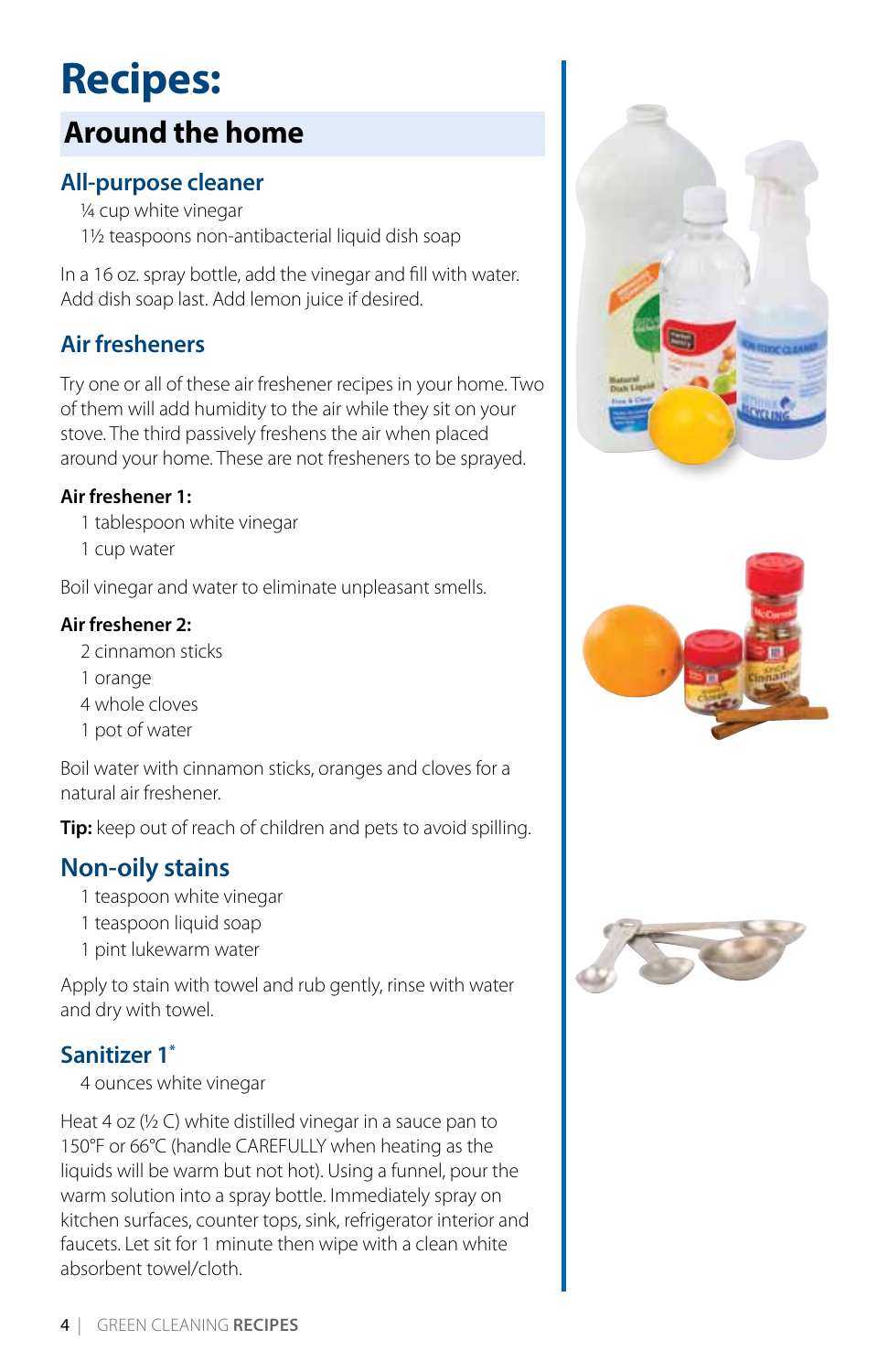#### **Sanitizer 2\***

4 ounces white vinegar

Use 4 oz (½ C) white distilled vinegar. Using a funnel, pour room temperature solution into spray bottle. Spray onto kitchen surfaces, counter tops, refrigerator interior and faucets. To be effective, solution MUST sit for 10 minutes then wipe with a clean paper towel.

*\*Source: Yang, H., Kendall, P., Medeiros, L., Sofos, J. (2009) Inactivation of Listeria monocytogenes, Escherichia coli O157:H7, and Salmonella Typhimurium with compounds available in households. J. Food Prot. 72(6); 1201-1208*

#### **Carpet stains**

White absorbent towels/cloth Warm water 1/2 cup vinegar 1 teaspoon liquid soap

Mix vinegar and soap together in a bowl. Absorb as much moisture as you can from the stained area with towels, rinse area with warm water and apply vinegar and soap solution, leave for 15 minutes, then rinse a towel with clean water and blot dry.

#### **Wood furniture scratch repair**

Unsalted almonds

Rub unsalted almonds on scratches on wood furniture, doors, window trim, etc. to conceal them.

#### **Floor cleaner (including wood)**

White vinegar

Mix ½ cup vinegar per gallon of water.

#### **Ant control**

Mint tea bags (or crushed mint leaves) Cloves Cayenne pepper

Use one of the above ingredients by putting it at the ants' point of entry.

#### **General pest control tips**

- Control pests without using toxins by eliminating their food, water and access.
- Use white vinegar in place of chemical pesticides.
- Avoid using chemical pesticides.

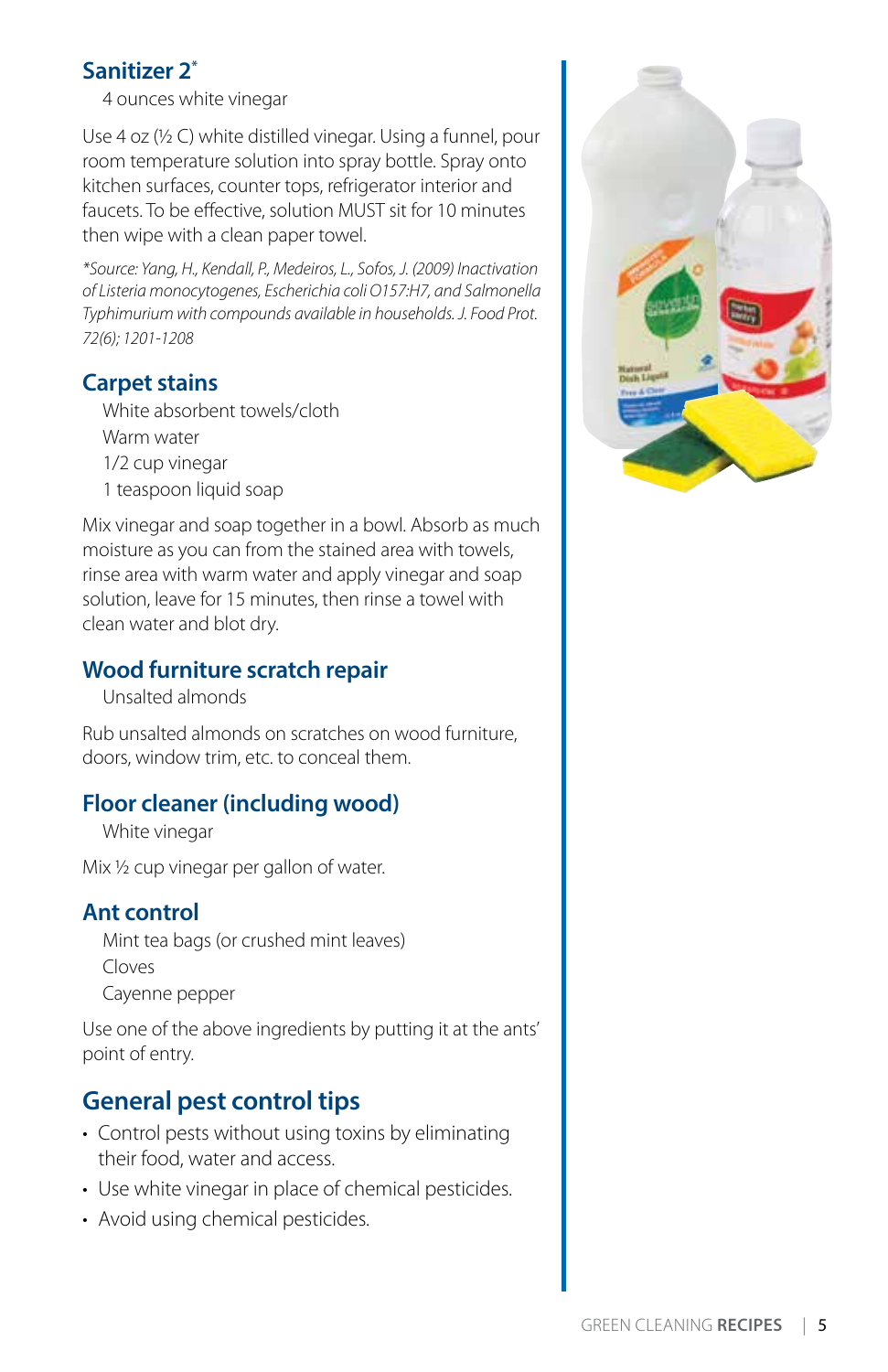### **Kitchen**

#### **Oven cleaner**

1 cup or more baking soda

1 or 2 teaspoons of non-antibacterial dish soap

Sprinkle water generously over bottom of oven, then cover the grime with enough baking soda so surface is totally white. Sprinkle or spray more water over the top. Let sit overnight. Wipe up the next morning; then with a bit of liquid soap on a damp scrub sponge, wash remaining residue from oven.

#### **Produce cleaner**

Baking soda Scrub sponge

**Option 1:** Sprinkle baking soda on wet scrub sponge, scrub lightly and rinse.

**Option 2:** Wash produce in a bowl of cool water with 2-3 tablespoons of baking soda and rinse.

#### **Dishwasher detergent (for dishwashing machines)**

¼ cup washing soda 3 drops of non-antibacterial dish soap ¼ cup lemon juice (optional)

This recipe will clean one load of dishes.

*Recipes for sinks/tile, rust removal and unclogging drains are located in the bathroom section.* 

# **Laundry room**

#### **Laundry detergent**

- 4 tablespoons borax
- 4 tablespoons washing soda
- 4 tablespoons non-antibacterial dish soap
- 1 gallon warm water
- ¼ cup lemon juice (optional)

Combine water, borax, essential oil and washing soda in a gallon container. Add dishwashing liquid last, cover and shake until combined. Use ¼ cup per load of laundry.

#### **Fabric softener**

1 cup white vinegar

Add to load of laundry when you add the detergent.

# **Tips and tricks**

 Check the labels for these ingredients when shopping for household cleaners. Avoid these ingredients because they may have health or environmental impacts.

- 2-butoxyethanol (or ethylene glycol monobutyl ether) and other glycol ethers
- alkyl dimethyl benzyl ammonium chloride (ADBAC)
- Alkylphenol ethoxylates (some common ones: nonylphenol and octylphenol ethoxylates, octoxynols)
- Benzalkonium chloride
- Bisphenol A
- d-Limonene
- dodecyl-dimethyl-benzyl ammonium chloride
- Ethanolamines (common chemicals to look out for: monoethanolamine [MEA], diethanolamine [DEA], triethanolamine [TEA])
- Fragrances
- lauryl dimethyl benzyl ammonium chloride
- Parabens
- Phthalates
- Triclocarban
- Triclosan

*Source: Green Cleaning, Sanitizing, and Disinfecting: A Toolkit for Early Care and Education http://www2.epa.gov/sites/ production/files/documents/ece\_ curriculumfinal.pdf*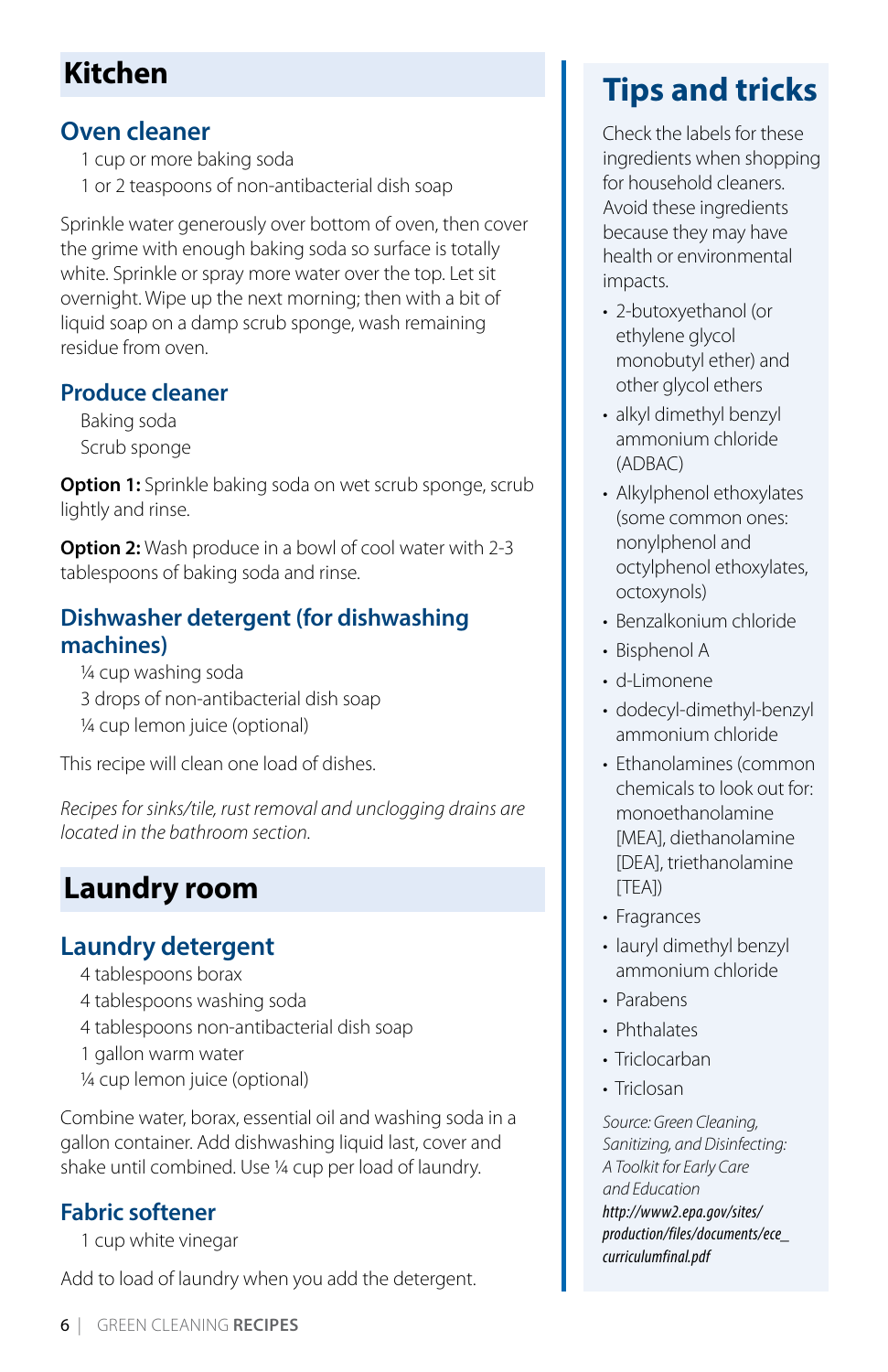#### **Stains and odors on fabric**

1 cup baking soda

1 cup white vinegar

1/4 cup warm water

Make a thick paste with baking soda and water. Rub into stain before washing. Add remaining baking soda and vinegar to washing machine when adding detergent.

### **Bathroom**

#### **Toilet bowl cleaner**

- 1 cup baking soda
- 1 cup white vinegar
- 1 pumice stone
- 1 toilet brush

Sprinkle baking soda into toilet bowl, then drizzle vinegar and scrub with toilet brush. Next, use a pumice stone to remove lime in bowl.

#### **Rust remover for sinks and tubs**

- ½ cup salt
- 1 lemon
- 1 scrub sponge

Sprinkle a little bit of salt on the rust and squeeze a lemon over the salt until it is soaked in lemon juice. Leave the mixture on the rust for two to three hours. Use the leftover rind to scrub the rust away and then rinse.

#### **Unclog and deodorize drains**

1 box baking soda 1 cup white vinegar Drain snake

Sprinkle a generous amount of baking soda in and around the drain opening. Follow with a cup of white vinegar. Finish by flushing with very hot water. Use drain snake to remove remaining clogs. Repeat if needed.

#### **Soft scrubber: basin, tub and tile cleaner**

½ cup baking soda Enough non-antibacterial dish soap to make frostinglike consistency Juice from one half of a lemon

Place baking soda in a bowl; slowly pour in liquid soap, stirring continually. Add lemon. Scoop mixture onto scrub sponge, then wash surface and rinse.